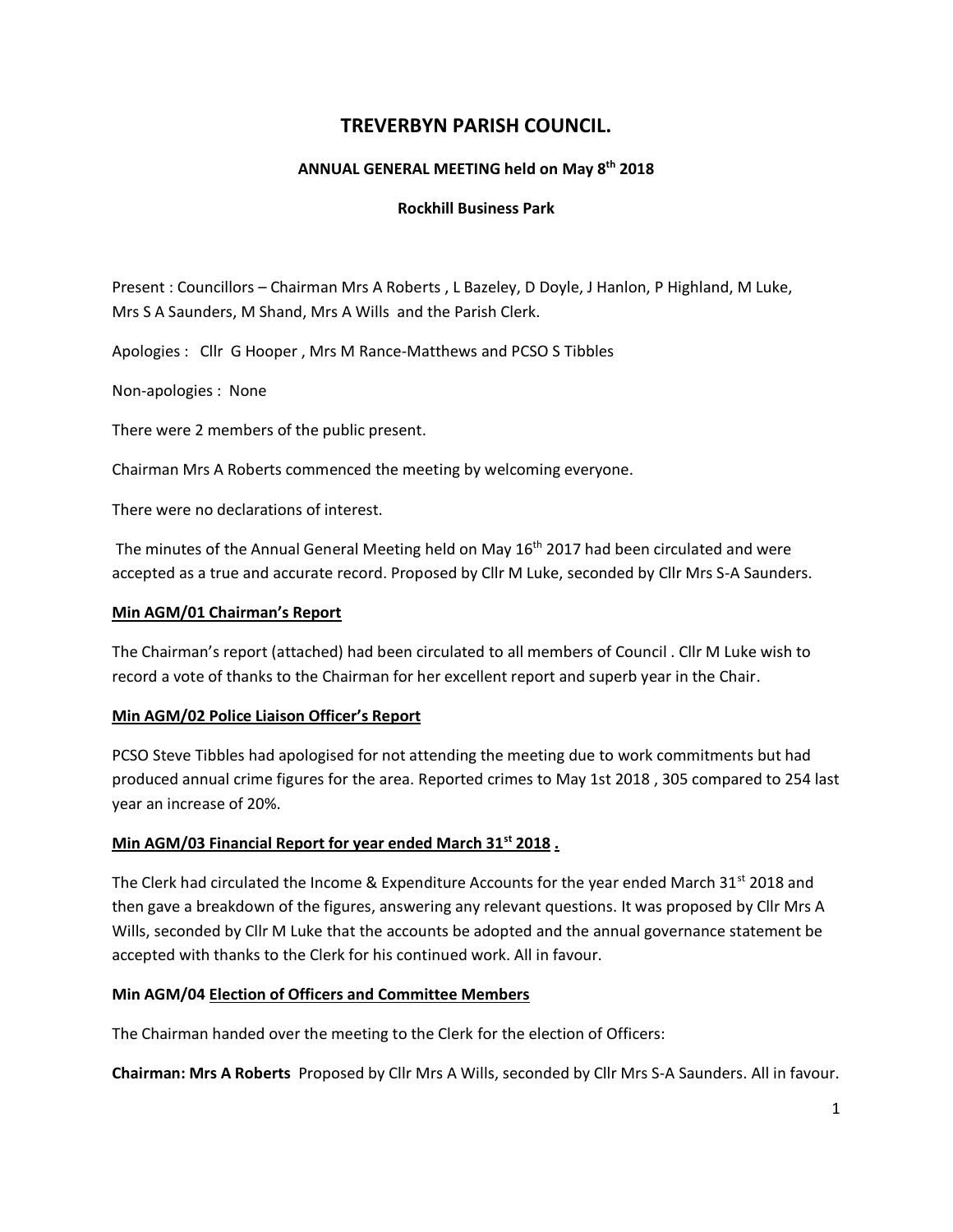Following two councilors indicating their wish to stand as Deputy Chairman they left the room and discussion commenced concentrated mainly on both members lack of experience in the workings of Council procedure and it was agreed to revert back to having two Deputy Chairman.

**Deputy Chairman : Cllr J Hanlon and M Shand** Proposed by Cllr Mrs A Wills, seconded by Cllr D Doyle. All in Favour.

## **Committee Representation**

**Finance & General Purposes:** Chairman, 2 x Deputy Chairman, M Luke, Mrs S A Saunders, Mrs A Wills.

**Planning:** Chairman, D Doyle, J Hanlon, G Hooper, Mrs S A Saunders and Mrs A Wills.

**Rights of Way/Footpaths:** Chairman, P Highland, G Hooper, Mrs M Rance-Matthews.

**Council Staffing Committee:** Chairman, Deputy Chairman M Shand, P Highland and Mrs A Wills .

#### **Representative**

**Trethurgy Village Hall** M Luke **Bugle Village Hall** P Highland. **Penwithick Community Hall** Mrs A Wills. **Treverbyn Community Hall** 

**Emergency Incidents:** Chairman, Deputy Chairman J Hanlon, Cty Cllr M Luke and Cty Cllr Mrs S-A Saunders.

**Neighbourhood Plan:** L Bazeley and M Shand.

**Inspection Council Property :** P Highland, Mrs M Rance-Matthews, Mrs A Wills and the Chairman.

**Tree Wardens & Environmental:** P Highland, M Luke and Mrs S-A Saunders

**Deeds/ Finance Officer:** Mrs A Roberts.

**Heritage Officer:** D Doyle

**Clay Community Network representative:** D Doyle.

**Parish Council Website:** M Shand.

#### **Any Other Business**

- The Clerk referred to correspondence re the Community Speedwatch programme and details of application forms for volunteers were available.
- St Austell Market House require new directors.